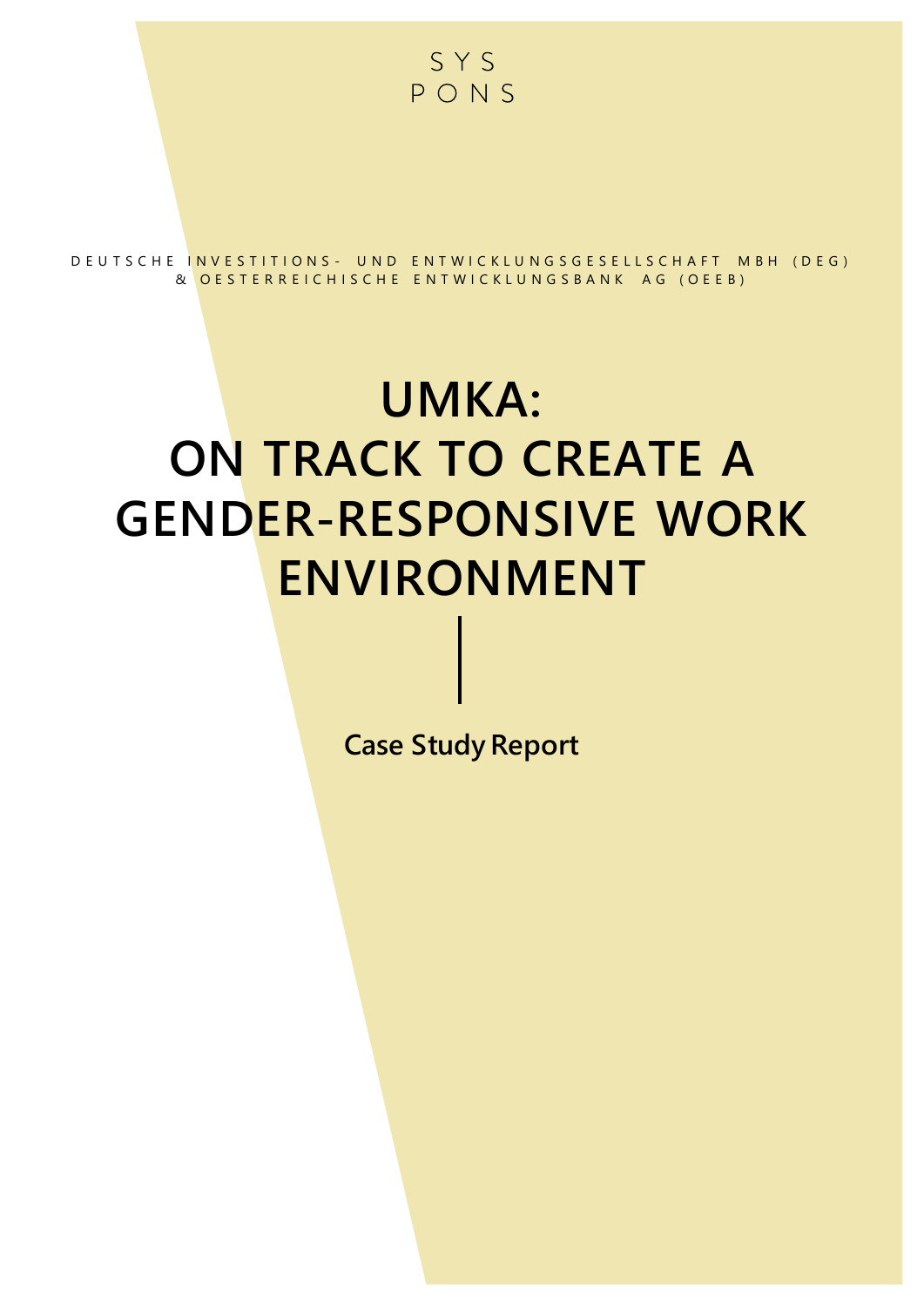THIS CASE STUDY REPORT WAS PRODUCED WITHIN THE FRAMEWORK OF DEG'S AND OEEB'S RESEARCH STUDY ON THE TRANSFORMATIVE IMPACT OF GENDER-LENS INVESTING. IT FORMS PART OF A SERIES OF REPORTS OF THREE EXPLORATORY CASE STUDIES THAT WERE CONDUCTED TO GAIN INSIGHTS INTO THE E F F E C T S O F P RIV A T E SE C T O R IN VE S T MENTS ON WOMEN'S ECONOMIC EMPOWERMENT IN DEVELOPING M A R K E T S, AND, IN PARTICULAR, ON WOMEN'S LEADERSHIP. THEIR FINDINGS ARE INFORMING DEG'S AND OEEB'S STRATEGY BUILDING IN THIS REGARD.

THE FOLLOWING REPORT WAS PREPARED BY SYSPONS G M B H .

#### **Syspons GmbH**

Prinzenstraße 84 10969 Berlin Germany

www.syspons.com © Syspons. All rights reserved.

Berlin/Germany, September 2021

SYS PONS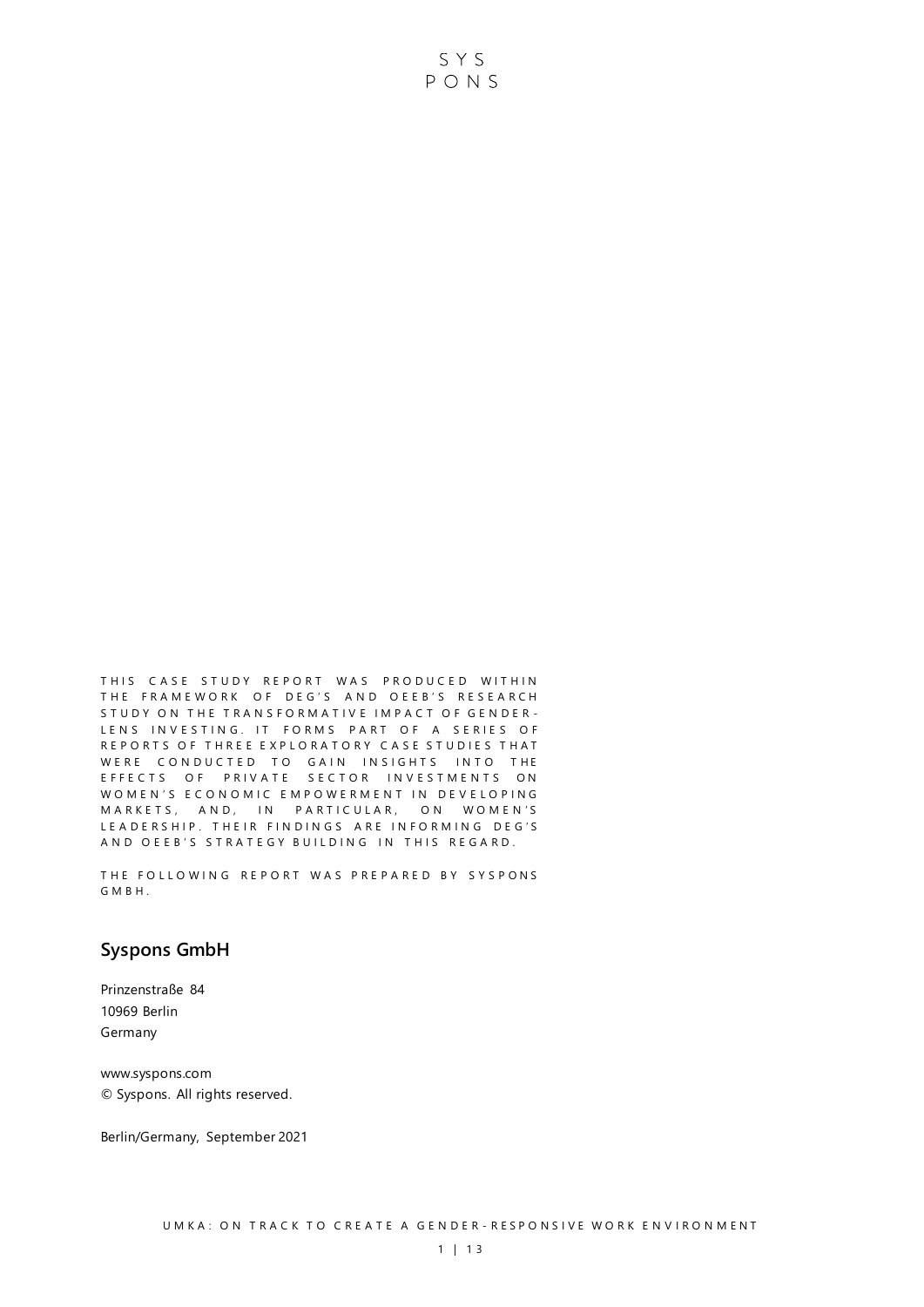

#### C O N T E N T

|              |                                                                        | Introduction                                   | 3  |  |  |
|--------------|------------------------------------------------------------------------|------------------------------------------------|----|--|--|
| $\mathbf{2}$ | UMKA Background                                                        |                                                |    |  |  |
| 3.           | Gender Equality in the Serbian Context                                 |                                                |    |  |  |
| 4            | UMKA's Case: Promoting Women's Leadership in a Male-dominated Industry |                                                |    |  |  |
|              | 4.1                                                                    | Role Models and Support Networks               | 6  |  |  |
|              | 4.2                                                                    | Overcoming Biases for Equal Work Opportunities | 7  |  |  |
|              | 4.3                                                                    | Gender-responsive Structures and Systems       | 8  |  |  |
|              | 4.4                                                                    | Leadership Buy-in                              | 9  |  |  |
|              | 4.5                                                                    | Role and Support of Investors                  | 9  |  |  |
| 5.           | Paving the Way for Women's Leadership in a Male-dominated Industry     |                                                | 10 |  |  |
|              | <b>Bibliography</b>                                                    |                                                |    |  |  |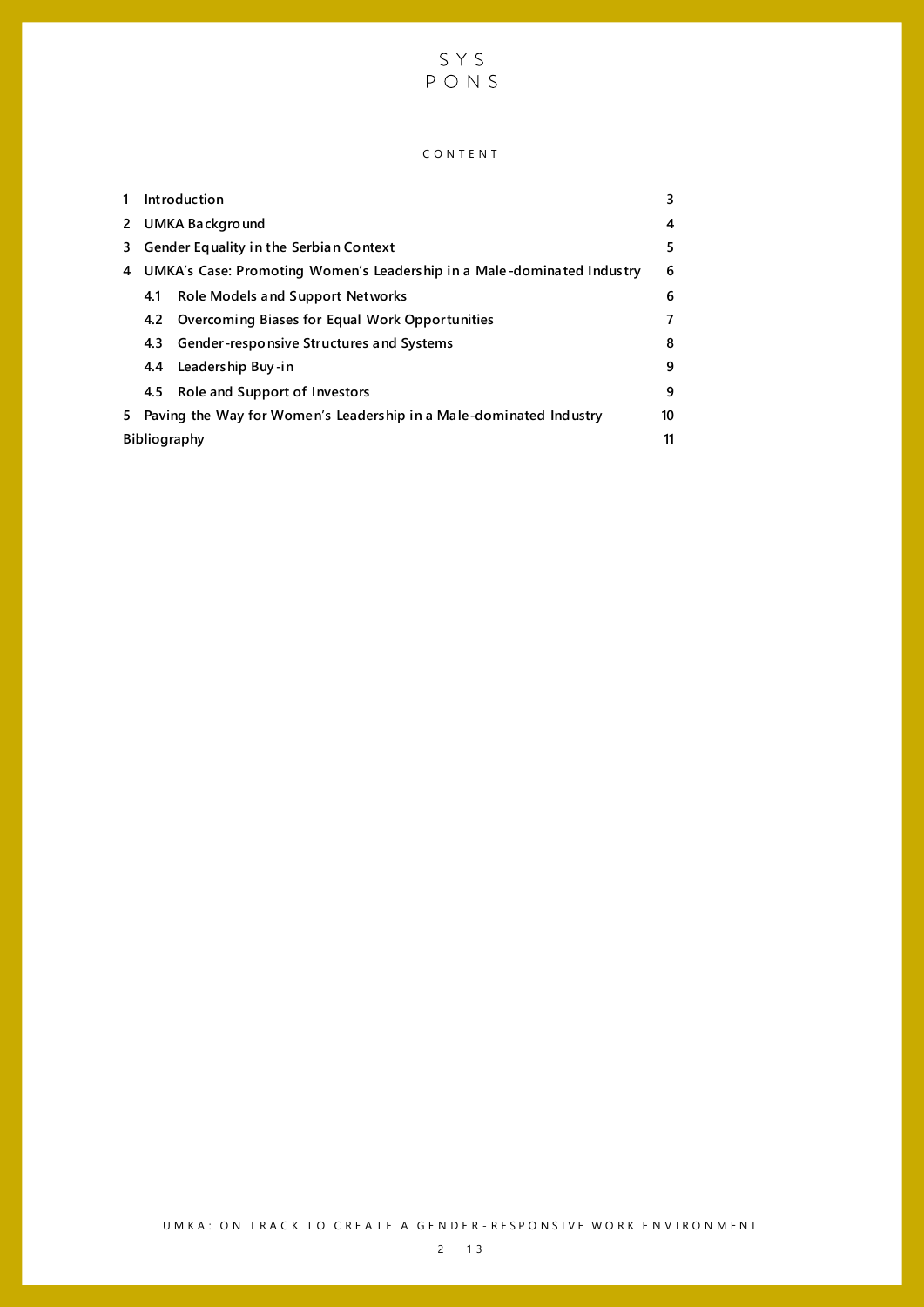# <span id="page-3-0"></span>**1 Introduction**

The World Economic Forum's Global Gender Gap Report 2021 estimates that it will take another 267.6 years to close the **global gender gap in economic participation and opportunity**<sup>2</sup> . This prognosis is based on two contrasting developments: On the one hand, the number of women in skilled professions is rising, and wage equality on average increasing. On the other hand, differences in overall income remain, and low representation of women in leadership positions persists, with women constituting less than one-third of all manager positions globally. Moreover, gender gaps in labor force participation, hiring rates, promotions and leadership roles have widened since the outbr eak of the Covid-19 pandemic, delaying careers, and jeopardizing financial security of women<sup>3</sup>.

In achieving economic gender parity, increased efforts to promote **women's economic empowerment** *(see box on this page)* and hence gender equality are necessary. It is not only "the right thing to do" to ensure the fulfillment of human rights and the achievement of global human development goals; it is also **"the smart thing to do"** as gender diversity in the workplace presents an opportunity for economic growth and enhanced business performance<sup>4</sup>. Research points, inter alia, to increased benefits such as higher return on equity, employee engagement, reputation, and governance for companies with more women in top management and on boards<sup>5</sup>.

In this respect, the UN Sustainable Development Goals (SDGs) recognize in particular the importance of enhancing **women's full and equal participation and equal opportunities for** 

**Women's Economic Empowerment** is defined as a process "whereby women and girls experience transformation in power and agency, as well as economic advancement". "Power" can take different dimensions, ranging from individual capabilities and self-belief ("within") to economic decision-making power within households and communities ("to") to access to and control over assets ("over") to the ability to organize with others to enhance economic activities and rights  $("with")^1$ .

leadership to increase gender equality globally<sup>6</sup>: Female leaders balance representation in decision-making, have a positive impact on workplace policies, act as role models, and provide support and mentorship needed by other women to advance in their careers<sup>7</sup>. Moreover, tackling gender inequalities in leadership can help reduce related inequalities, such as the gender pay gap and gender differences in wealth and economic security<sup>8</sup>.

Consequently, the G7 Development Finance Institutions' launch of the **2X Challenge<sup>9</sup>** in 2018 has presented a major commitment to mobilizing **private sector investments** for helping women advance as entrepreneurs, business leaders, employees, and consumers in developing markets. While investing with a gender lens *(see box on next page)* is becoming more popular, empirical evidence on *how* private sector investment activities *actually* achieve effects on women's economic empowerment is limited. Notably, there is a need to better understand how the persistent

<sup>6</sup> For more information see SDG 5.5 of the SDG[s: https://sdgs.un.org/goals/goal5](https://sdgs.un.org/goals/goal5)

<sup>9</sup> For more information visi[t: https://www.2xchallenge.org/](https://www.2xchallenge.org/)

<sup>&</sup>lt;sup>1</sup> Pereznieto, P., Taylor, G., (2014). *A review of approaches and methods to measure economic empowerment of women and girls*. Gender & Development, 22(2), pp.233-251. <https://doi.org/10.1080/13552074.2014.920976>

<sup>2</sup> World Economic Forum, (2021). *Global Gender Gap Report 2021*. Geneva: World Economic Foru[m. http://www3.weforum.org/docs/WEF\\_GGGR\\_2021.pdf](http://www3.weforum.org/docs/WEF_GGGR_2021.pdf);

 $3$  Ibid.

<sup>4</sup> UN, (2021). *Gender Equality and Women's Empowerment.* United Nations Sustainable Development Goal[s. https://www.un.org/sustainabledevelopment/gender-equality/;](https://www.un.org/sustainabledevelopment/gender-equality/)  UN Secretary-General's High-Level Panel (UNHLP). (2016*). Leave no one behind: Call to action for gender equality and women's economic empowerment. Report of the UN Secretary-General's high-level panel on women's economic empowerment*[. https://www2.unwomen.org/-/media/hlp%20wee/attachments/reports-toolkits/hlp-wee-report-](https://www2.unwomen.org/-/media/hlp%20wee/attachments/reports-toolkits/hlp-wee-report-2016-09-call-to-action-en.pdf?la=en&vs=1028)[2016-09-call-to-action-en.pdf?la=en&vs=1028;](https://www2.unwomen.org/-/media/hlp%20wee/attachments/reports-toolkits/hlp-wee-report-2016-09-call-to-action-en.pdf?la=en&vs=1028) Ostry, J. D., Alvarez, J., Espinoza, R. A., Papageorgiou, C. (2018). *Economic Gains from Gender Inclusion: New Mechanisms, New Evidence.* International Monetary Fund. https://www.imf.org/en/Publications/Staff [-Discussion-Notes/Issues/2018/10/09/Economic-Gains-From-Gender-Inclusion-](https://www.imf.org/en/Publications/Staff-Discussion-Notes/‌Issues/2018/10/09/Economic-Gains-From-Gender-Inclusion-New-Mechanisms-New-Evidence-45543)[New-Mechanisms-New-Evidence-45543](https://www.imf.org/en/Publications/Staff-Discussion-Notes/‌Issues/2018/10/09/Economic-Gains-From-Gender-Inclusion-New-Mechanisms-New-Evidence-45543) 

<sup>5</sup> ILO, (2017). *Women in Business and Management: Gaining momentum in Latin America and the Caribbean.* Bureau for Employers' Activities. [https://www.ilo.org/wcmsp5/groups/public/---ed\\_dialogue/---act\\_emp/documents/publication/wcms\\_579085.pdf](https://www.ilo.org/wcmsp5/groups/public/---ed_dialogue/---act_emp/documents/publication/wcms_579085.pdf)

<sup>7</sup> Women Deliver, (2018). *Policy Brief: Balancing the Power Equation*. Women's Leadership in Politics, Businesses, and Communities. [http://womendeliver.org/wp](http://womendeliver.org/wp-content/uploads/2018/09/Women-Leadership-Policy-Brief-9.23.18.pdf)[content/uploads/2018/09/Women-Leadership-Policy-Brief-9.23.18.pdf;](http://womendeliver.org/wp-content/uploads/2018/09/Women-Leadership-Policy-Brief-9.23.18.pdf) The Rockefeller Foundation. (2016). *Women in Leadership: Why it Matters*. <https://www.rockefellerfoundation.org/wp-content/uploads/Women-in-Leadership-Why-It-Matters.pdf>

<sup>8</sup> OECD, (2020). Policies and Practices to Promote Women in Leadership Roles in the Private Sector[. https://www.oecd.org/corporate/OECD-G20-EMPOWER-Women-](https://www.oecd.org/corporate/OECD-G20-EMPOWER-Women-Leadership.pdf)[Leadership.pdf](https://www.oecd.org/corporate/OECD-G20-EMPOWER-Women-Leadership.pdf)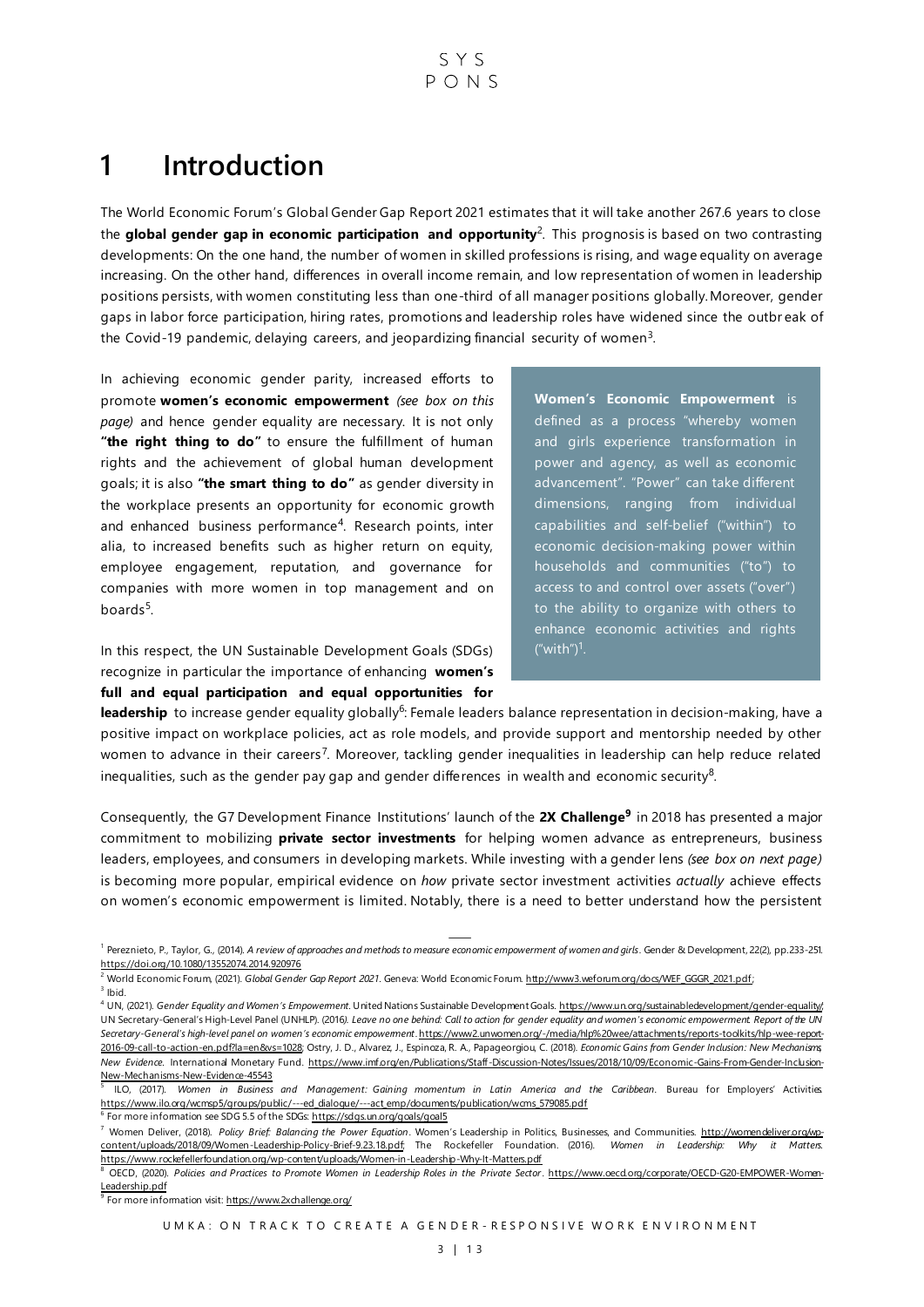$S Y S$  $P_{O}$ NS

lack of women in leadership positions can be addressed, and how its potential for increasing gender equality can be realized.

**Gender-lens investing** refers to private sector investment activities that provide women in developing markets with 1) improved access to and use of capital, including entrepreneurship; 2) workplace equity, referring to fairness for women in the workforce, including in leadership positions, and ensuring support for their workplace needs; and 3) products and services that enhance their economic participation<sup>10</sup>.

Within this context, the following report presents the case of **UMKA Cardboard Mill d.o.o. (UMKA)**, a cardboard factory in Serbia that is part of the Kappa Star Group. Within the framework of DEG's and OeEB's research study on the transformative impact of gender-lens investing, the case of UMKA, an OeEB investment, helps exploring the factors and pre-conditions that enable women to advance in their workplaces, the relationship between women's leadership and women's economic empowerment, and the role that investors can play in driving gender equality within their portfolio investments. The presented findings are based on qualitative data that was collected by the study team between July and August 2021, including a document analysis, 5 interviews (with Human Resources, Corporate Social Responsibility, senior management and two interviews with women in leadership positions) and two focus groups with women who are employed at UMKA (both leadership and staff).

## <span id="page-4-0"></span>**2 UMKA Background**

UMKA<sup>11</sup> is a cardboard factory based in the suburbs of the Serbian capital Belgrade. Founded in 1939, it is a wellestablished production site of recycled cardboards. It has a longstanding tradition in the industry. Since its privatization in 2003, UMKA has been a member of KappaStar Ltd Group, consisting of five member companies. Under KappaStar Ltd Group, UMKA has experienced a rapid expansion in both production and employment. The amount of total investments has increased, including investments in 2021 and planned capacity for 2022. UMKA exports over 83% of its production to more than 35 countries throughout Europe, Asia, and North America. Its most important export markets are Poland, Hungary, Romania, and Russia<sup>12</sup>.

| Number of employees                   | Male | Female | Total |
|---------------------------------------|------|--------|-------|
| Overall number (including management) | 369  | 50     | 419   |
| Management level                      |      |        | 26    |

**Table: The number of employees at UMKA (as of June 2021)**

UMKA is operating in the traditionally male-dominated manufacturing industry, with approximately 88% of employees being men. While largely underrepresented at the factory, women are more strongly represented at the managerial level: Women occupy around 34% of all management positions (nine out of 26 positions – *see table above*).

Visit UMKA's website for more information: <https://www.umka.rs/en>

<sup>12</sup> Kappa Star Group Ltd, (2021). *Umka Cardboard Mill*[. https://www.kappastar.com/umka-cardboard-mill/](https://www.kappastar.com/umka-cardboard-mill/)

UM KA: ON TRACK TO CREATE A GENDER-RESPONSIVE WORK ENVIRONMENT

<sup>&</sup>lt;sup>10</sup> DEG, (2020). Women at Work - Win win win: Good for Business, Good for Women & their Families, Good for Local Development. DEG Evaluation Results. Cologne: DEG https://www.deginvest.de/DEG-Documents-in-English/About-us/What-is-our-impact/DEG\_Gender-Lens-Investing-Paper\_Final.pdf; OeEB, (2020). *Gender Lens Investing – OeEB's Position Statement and Action Plan.* Vienna: OeEB. https://www.oe-eb.at/dam/jcr:343e7eb0-8c0c-4615-b4dc-9562d7880854/OeEB\_GenderActionPlan.pdf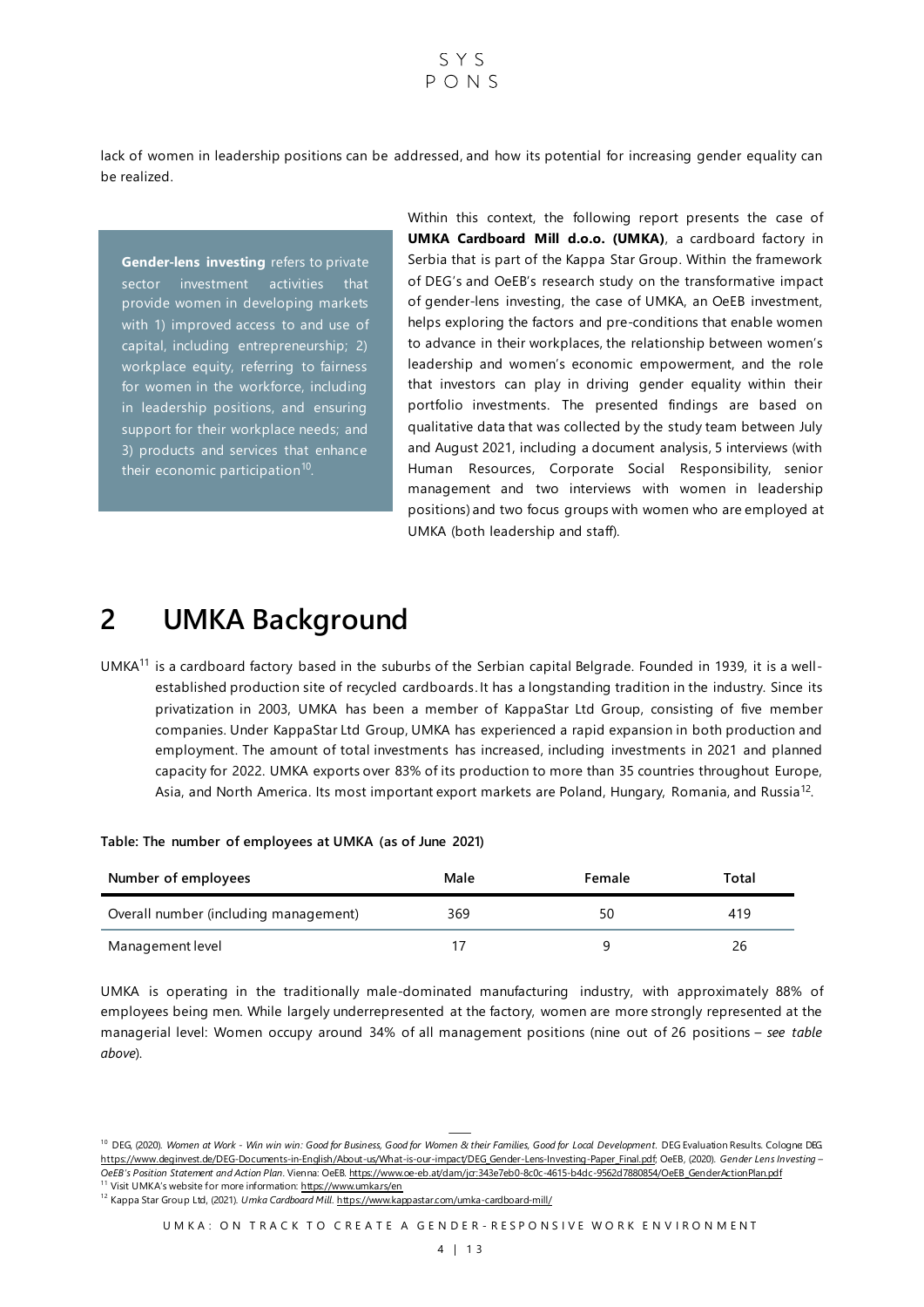

In the last two years, following its growth in production and employment, UMKA has taken steps towards formalizing its commitment to both its social impact externally and ensuring transparent and just processes internally. Among other initiatives, UMKA developed a "Plan of Measures to Eliminate or Mitigate Unequal Gender Representation" in 2020. The plan was adopted on the basis of **Article 13 of the Law on Gender Equality**, which requires employers with more than 50 employees to report on the current status of gender equality in the workplace and present measures to address potential inequalities. The Plan lays out UMKA's ambitions to implement trainings that promote workplace equality and install measures to balance work and family life, especially with regards to motherhood, childcare, and family obligations. At the end of the year, UMKA reported on the defined measures and in 2021, an updated "Plan of Measures" followed. Additionally, in spring 2021, UMKA launched its first Human Resources Policy and Corporate Social Responsibility Policy. In the context of these developments towards an equal work environment, this case study explored the factors that already enable or continue to be a barrier for women to advance in their careers, have equal economic opportunities, and take up leadership positions at UMKA. The results provide guidance for UMKA and other private sector actors on their way to ensuring women's leadership in the workplace and contribute to gender equality.

# <span id="page-5-0"></span>**3 Gender Equality in the Serbian Context**

UMKA's organisational structure and culture, as well as its first efforts in promoting gender equality, are situated within the wider social, economic and political context of Serbia. The following context analysis highlights the challenges that need to be considered in creating the preconditions that enable women's equal opportunities at UMKA/Kappa Star Group.

In the upper middle-income country Serbia, women are **underrepresented in decision-making** in social, economic, and political contexts<sup>13</sup>. According to the European Institute for Gender Equality (EIGE) Index, Serbia was able to improve gender equality in these fields since 2014 but is still **lagging behind the EU-average**<sup>14</sup> .

In facilitating women's economic inclusion in Serbia, the national **legal and policy framework** plays an important role. According to the World Bank's "Women, Business and Law Index", Serbia's legal framework is **very progressive,**  pointing to an adequate legal framework to promote gender equality<sup>15</sup>. Problematic, however, is the lack of **implementation** of national action plans and strategies as well as the preparation of new ones<sup>16</sup>. This affects, among others, women's ability to participate in the labour market, take advantage of childcare, benefit from entrepreneurship opportunities, receive equal pay, accumulate assets , and access pensions.

In Serbia, women are the **second most discriminated group in the labor market**, with the Roma as an ethnic group irrespective of their gender being the most discriminated group <sup>17</sup> . Although Serbia has achieved **parity for**  enrolment in primary, secondary, tertiary education<sup>18</sup>, and the gender gap in labor market participation has narrowed since 2008, the female employment rate as of 2020 remains low (42.1%). The overall gender pay gap in Serbia amounts to 16%. Key challenges for women's economic empowerment constitute discrimination and structural barriers, such as gendered division of (un)paid labor: Women in Serbia take on most of the unpaid care work, twice as much as men<sup>19</sup>. 96.3% of unemployed women in Serbia, compared to only 3.7% of men, say they are

<sup>&</sup>lt;sup>13</sup> UN Women, (2021). Where we are[. https://eca.unwomen.org/en/where-we-are/serbia](https://eca.unwomen.org/en/where-we-are/serbia)

<sup>&</sup>lt;sup>14</sup> European Institute for Gender Equality (EIGE), (2018). *Gender Equality Index for the Republic of Serbia in 2016:* 55.8 compared to EU-28 66.[2.. https://eige.europa.eu/serbia](https://eige.europa.eu/serbia) <sup>15</sup> World Bank, (2021). *Women, Business and the Law*. The overall score for Serbia 93.8 (100 being full equality[\). https://wbl.worldbank.org/en/wbl](https://wbl.worldbank.org/en/wbl)

<sup>&</sup>lt;sup>16</sup> UN Women, (2021). Where we are. The Republic of Serbia has endorsed its Strategy for Gender Equality for the period 2016-2020 with a National Action Plan forthe period 2016-2018 (NAP). However, this plan lacks implementation, and the expired plan has not been replaced yet. <u>https://eca.unwomen.orq/en/where-we-are/serbia</u><br><sup>17</sup> European Commission, (2016). *Serbia 2016 Report*.

https://ec.europa.eu/neighbourhood-enlargement/sites/near/files/pdf/key documents/2016/20161109 report serbia.pdf<br><sup>18</sup> World Economic Forum, (2020). Global Gender Gap Report 2020. http://www3.weforum.org/docs/WEF\_GGGR\_2020

<sup>&</sup>lt;sup>19</sup> Statistical Office of Republic of Serbia, (2021). *Labour Force Survey*[. https://publikacije.stat.gov.rs/G2021/PdfE/G20215671.pdf](https://publikacije.stat.gov.rs/G2021/PdfE/G20215671.pdf)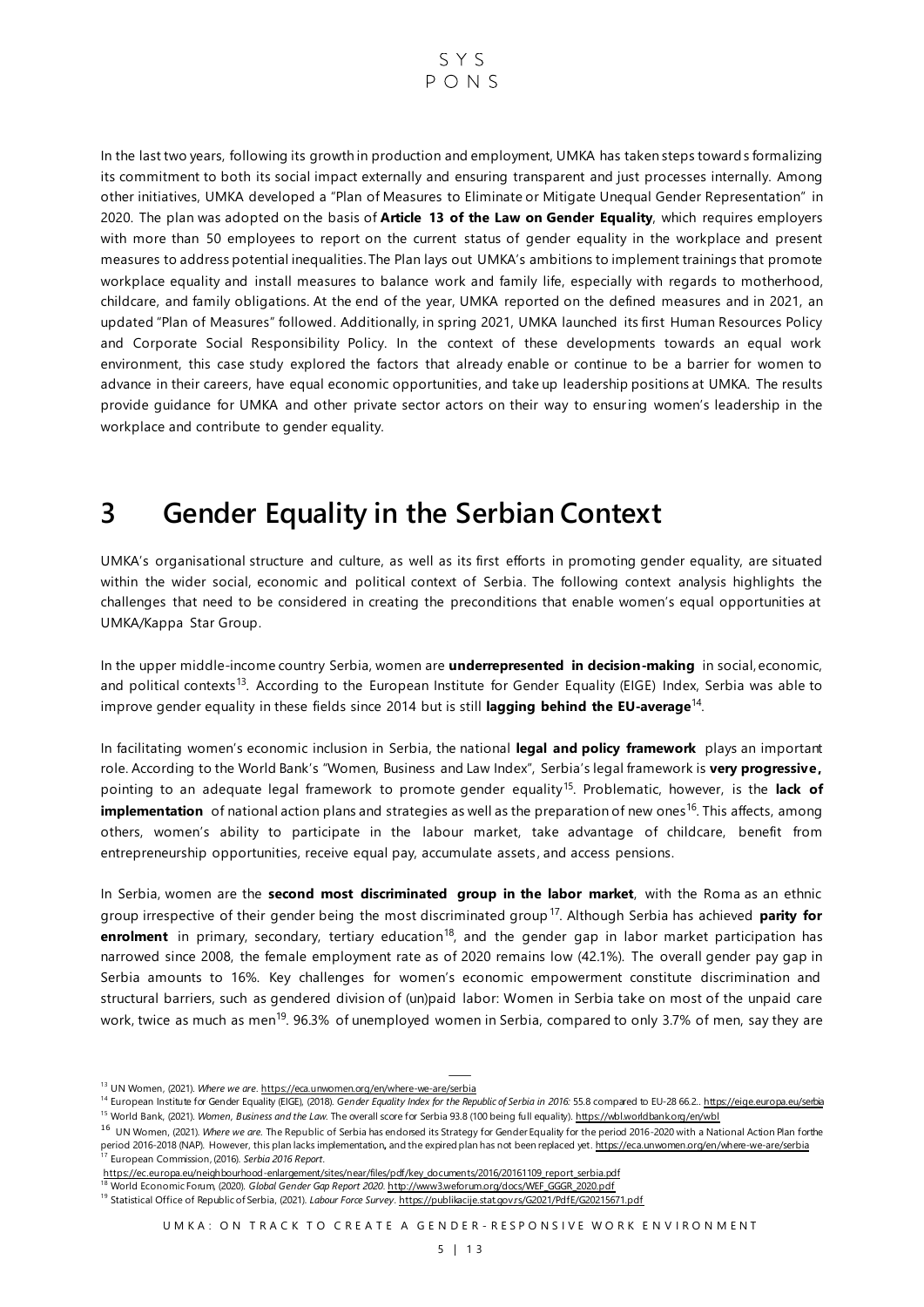

not seeking employment because they take care of children or of adult persons with disabilities<sup>20</sup>. In addition, unpaid care work inhibits women in the labor market to take on additional responsibilities or pursue further training.<sup>21</sup>

These barriers to women's economic opportunities as well as discriminatory gender norms and work environment contribute to **gendered segregation of the labor market.** Women are overrepresented in the care economy and low productivity sectors, e.g. service and sales. In contrast, they are underrepresented in IT, management, and technical professions<sup>22</sup>. As highlighted by the underrepresentation of women, the challenge of segregation also affects UMKA as a company in the technical and manufacturing field. Any firm seeking to promote women's career advancement, such as UMKA, must consider these factors restricting women's personal<sup>23</sup> and economic decisionmaking in private and work contexts.

Economic opportunities for women, e.g. entrepreneurship opportunities, are further limited regarding access to productive and financial resources. There are only 31% female managers and only 18% female land holders<sup>24</sup>. Further restrictions to women's economic empowerment pose **gender-based violence and discrimination**. 50% of women in Serbia have experienced domestic violence, and sexual harassment continues to restrict women's freedom inpublic and private spheres. Women of **vulnerable groups**, such as Roma, rural women, forced migrants, minorities, women with disabilities etc. are especially at risk of violence<sup>25</sup>. Consequently, creating safe work environments are one precondition that the private sector needs to provide to enable women to take on and advance in their careers<sup>26</sup>.

# <span id="page-6-0"></span>**4 UMKA's Case: Promoting Women's Leadership in a Male-dominated Industry**

UMKA's journey to creating equality in the workplace provides important insights into factors that limit and enable women's economic empowerment in male-dominated industries. It shows that female role models in leadership positions attract and motivate new female employees. It further reveals that enshrining anti-discrimination in Human Resource policies and processes is a crucial basis for equal workplace opportunities . Building upon these, the case of UMKA demonstrates that implicit gendered stereotypes need to be addressed to overcome structural barriers for women's career advancement. Ensuring leadership buy-in and addressing the societal gender-norms that are reproduced in the company structures are identified as two major opportunities for further advancing women's leadership and gender equality.

#### <span id="page-6-1"></span>**4.1 Role Models and Support Networks**

According to interviewed UMKA employees, female role models constitute a key driver of women's leadership at UMKA. With a relatively **large percentage of female leaders** (34% of managerial positions are held by women), UMKA's share of women in leadership is slightly above the Serbian average. Women in the company report that female leaders act both as role models and support figures for them. They considered their female leadership a powerful sign in a male-dominated field. Seeing women in leadership **empowered other women** to join the company and to see themselves growing and advancing professionally within the field.

*"Having female leaders gives us a sense that this would be possible for us."*

Focus Group Participant

<sup>25</sup> UN Women, (2021). *Where we are*[. https://eca.unwomen.org/en/where-we-are/serbia](https://eca.unwomen.org/en/where-we-are/serbia)

UM KA: ON TRACK TO CREATE A GENDER-RESPONSIVE WORK ENVIRONMENT

<sup>&</sup>lt;sup>20</sup> Statistical Office of Republic of Serbia, (2021). *Labour Force Survey*[. https://publikacije.stat.gov.rs/G2021/PdfE/G20215671.pdf](https://publikacije.stat.gov.rs/G2021/PdfE/G20215671.pdf)

<sup>21</sup> UN Women, (2021). *Where we are.* <https://eca.unwomen.org/en/where-we-are/serbia/economic-empowerment>

 $22$  Ibid.

<sup>23</sup> OECD, (2019). *Social Institutions & Gender Index*. Index measures discrimination against women in social institutions (0% (no discrimination) to 100% (very high discrimination)). Serbia scores 20%. It covers four dimensions: discrimination in the family (33%), restricted physical integrity (7%), restricted access to productive and financial resources (20%) and civil liberties (18%[\). https://www.genderindex.org/ranking/](https://www.genderindex.org/ranking/)  $24$  Ibid. Share of male managers (69%) and share of agricultural land holders (male) (82%).

<sup>&</sup>lt;sup>26</sup> OECD, (2019). Social Institutions & Gender Index. Percentage of women in the total number of persons not feeling safe walking alone at night (73%). <https://www.genderindex.org/ranking/>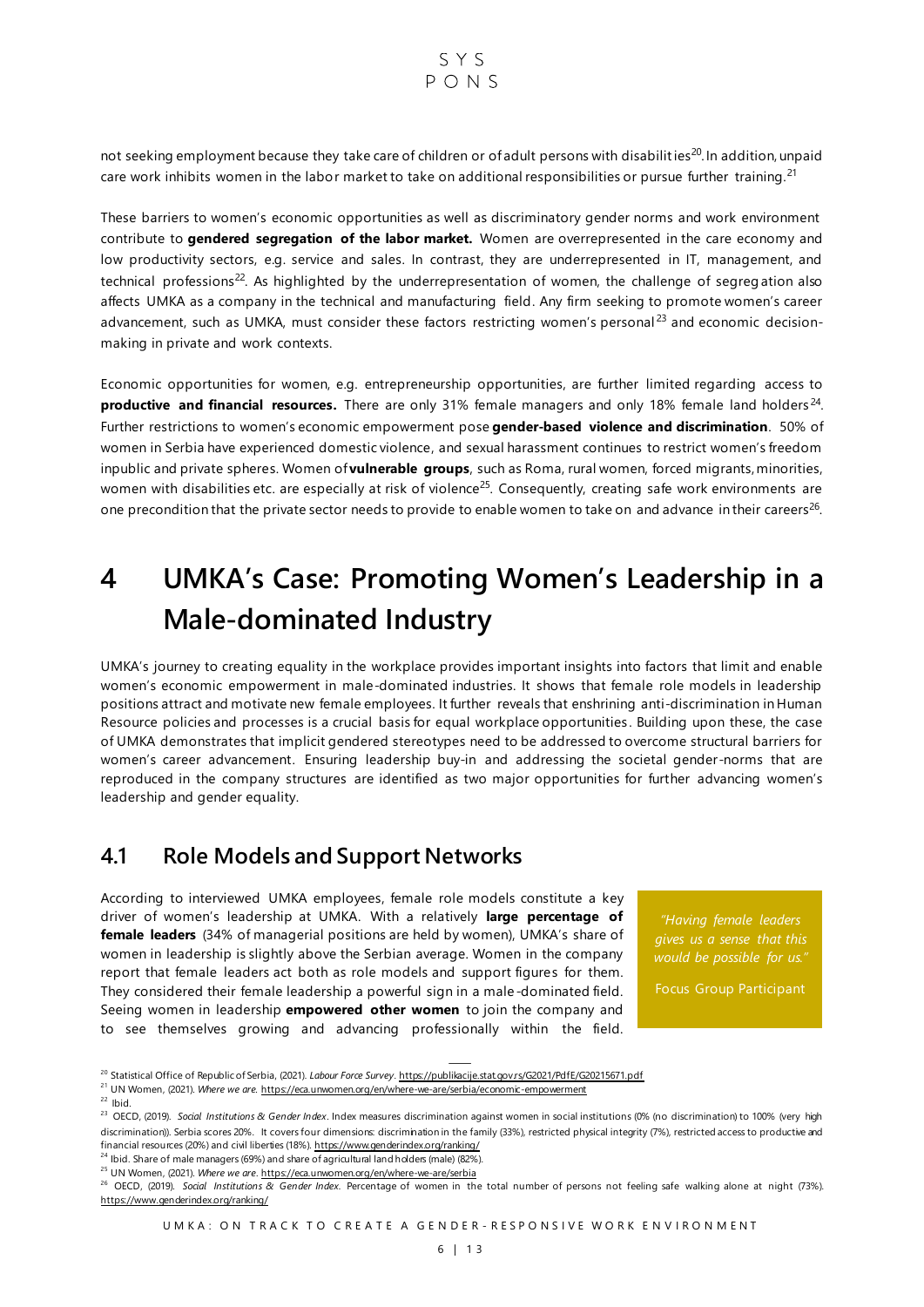$S Y S$  $P \cap N S$ 

*"I am so grateful to my female colleagues, who supported me at the start. I was lucky to have this support. Because otherwise I would not stay here, when people […] doubted me."*

Focus Group Participant

Additionally, many female employees report that having **supportive female colleagues and bosses** was very crucial for their well-being at the company, especially in the beginning. When starting a new position, many female employees said that they felt that they **needed to prove** themselves and were doubted, especially by male colleagues. Female leaders are perceived as being better able to understand and respond to such situations. In addition, they are perceived as more considerate of the needs of their female employees, especially regarding difficulties of combining a challenging job with the demands of family and other aspects of their personal lives. Consequently, gender diversity in leadership attracts and motivates a broader talent pool to traditionally male-dominated sectors. It further ensures representation of different needs and perspectives at UMKA.

## <span id="page-7-0"></span>**4.2 Overcoming Biases for Equal Work Opportunities**

Female employees at UMKA report that regardless of gender, the **quality of work** is **the basis of hiring and promotion processes**. This is also supported by UMKA's Human Resource policy. UMKA is considered to perform "above average" by female employees when it comes to providing women with opportunities to grow and lead. **Women's leadership is generally accepted** and the fact that many internal divisions at UMKA are women-led is something female employees are proud of.

*"Women have a good position at UMKA, there are women in stronger positions, and I see recognition of women here."*

Focus Group Participant

Yet, the case of UMKA also shows that next to putting appropriate policies in place, societal **gender biases and stereotypes** need to be explicitly addressed in order to effectively and sustainably overcome subconscious forms of discrimination. Women in positions of power and those working in male-dominated sectors report that they are sometimes **not taken seriously** or **do not get the same respect as men**. This limits opportunities for women's career advancement. At the least, this puts women under higher performance pressure and creates an unwelcoming work environment. At the worst, it restricts their access to certain positions, as they are not considered for leading positions in male-dominated sectors.

For instance, the **gendered sectoral segregation** is linked to such biases: The organizational structure of UMKA reflects a rather traditional division of sectors into male- and female-dominated sectors (an exception being the

*"It would be great to have a strategy to bring women into those sectors, where there are none."*

Focus Group Participant

purchasing sector). This is often justified on the basis societal gender norms. The technical sectors, due to the physically strenuous work and the rather demanding work environments, which is expected in such industries, is considered unappealing to or inappropriate for women by some employees". Similarly, the male-dominated sales sector involves frequent travel. This is perceived as unattractive for women who have families. These a priori exclusion of women from male-dominated sectors is criticized by some female employees as it limits the possibilities for them to develop professionally in

fields that are traditionally occupied by men. Addressing (often subconscious) gendered stereotypes can therefore not only **create a more empowering work environment** for women but also help overcome sectoral segregation at UMKA.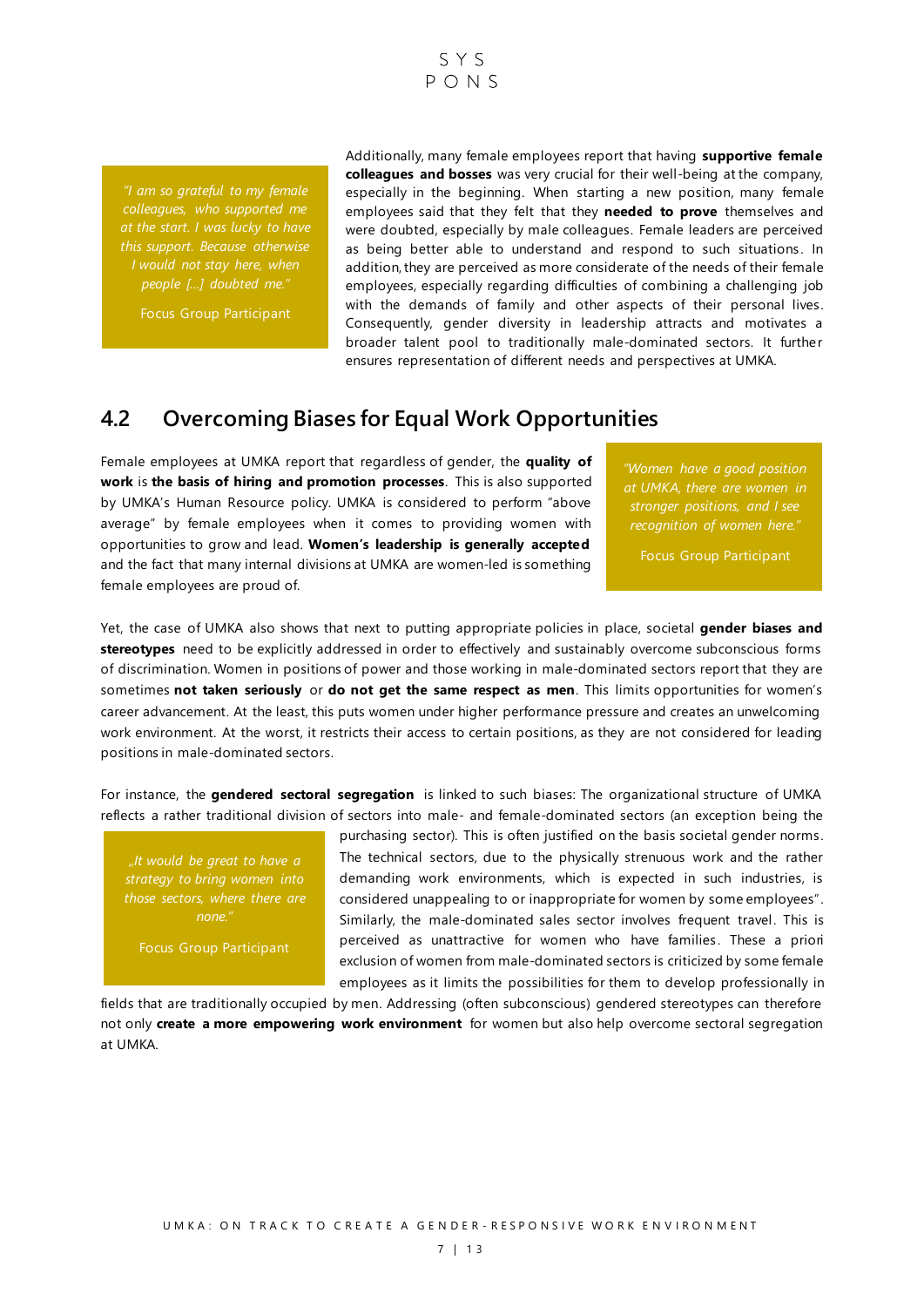Another opportunity for advancing female leadership at UMKA lies in addressing the (again, often subconscious)

 $S Y S$  $P_{O}$ NS

biases toward women who have, or are perceived of being likely to have a **family**. Some female employees who were interviewed within the framework of this study still considered taking **time off work for parental leave** as an inhibitor to women's career advancement at UMKA. In Serbia, most of the unpaid care work, including childcare is done by women (*see chapter 3*). Even though UMKA provides job security for its employees that take parental leave, younger women, according to some interviewees of this study, fear that they are not considered for career advancement due to a possibility of them taking parental leave. Moreover, women who already have a family are said to sometimes feel disadvantaged regarding promotions to leadership

*"If the employer would send a strong message to the younger women, that start a family, that would be very supportive. I always tried to communicate this to the women in my team, because I knew how important that was for me.* 

Woman in Leadership at UMKA

positions, because they "lost" years of career development due to maternity leave. Actively countering gender biases in different sectors and a clear positioning of the company towards a family friendly work environment consequently entails a major opportunity to further advance equal workplace opportunities at UMKA.

## <span id="page-8-0"></span>**4.3 Gender-responsive Structures and Systems**

In its recent development, UMKA demonstrates that in order to promote equality in the workplace, adopting and implementing gender-responsive structures and systems are crucial. As mentioned above, through the **Plan of** 

*"There are no cases [at UMKA], where that employees at the description, tasks and level of responsibility, have different contracted net earnings."*

Report on the Implementation of the Plan of Measures for 2020

**Measures to Eliminate or Mitigate Unequal Gender Representation** UMKA adheres to its legal obligations. The plan stipulates trainings for men (to counter gender bias and sexist stereotypes) and women (to develop skills for male-dominated sectors), as well as measures that support women with families in achieving work-life balance. The company has a **legal obligation** to report once a year on the progress made on the plan of measures as well as gender equality in the workplace overall. The report for 2020 established that UMKA ensures **same salaries for same positions**, regardless of gender. Next to the plan of measures, UMKA's policies include the provision of parental leave, in accordance with legal requirements, and **job security when returning from parental leave**. At UMKA, this affects almost exclusively female employees, as men rarely take parental leave. As an

additional benefit, UMKA offers **free yearly preventative health checks for women**, a measure widely welcomed by the female employees,

The above structures and systems create an important basis to ensure gender equality at UMKA. To move forward on establishing women's leadership and gender equality at UMKA a **consistent implementation and** 

**communication of these measures** is needed to unfold the intended effects in the future. For example, the foreseen trainings on gender bias as well as measures on the harmonization of work and family life, easier realization of rights and responsibilities regarding care work, are still outstanding. Female employees emphasized that both of these measures would be particularly powerful to address persisting barriers to women's advancement at UMKA. In comparison, the yearly preventative health check is very much appreciated but not considered an effective means to enhance women's leadership. Additionally, most interviewees were not aware of the Plan of Measures or of some protective measures that UMKA provides, such as job security after parental leave. Consequently, not only

*"[The preventative health check] is a nice gesture, from the point of view of promoting health of women and is not a measure for improving the situation women or bring more equality in the workplace."*

Focus Group Participant

consistent implementation but also proactive communication on gender-responsive structures and systems can further advance UMKA's efforts to improve gender equality in its workplace.

UM KA: ON TRACK TO CREATE A GENDER-RESPONSIVE WORK ENVIRONMENT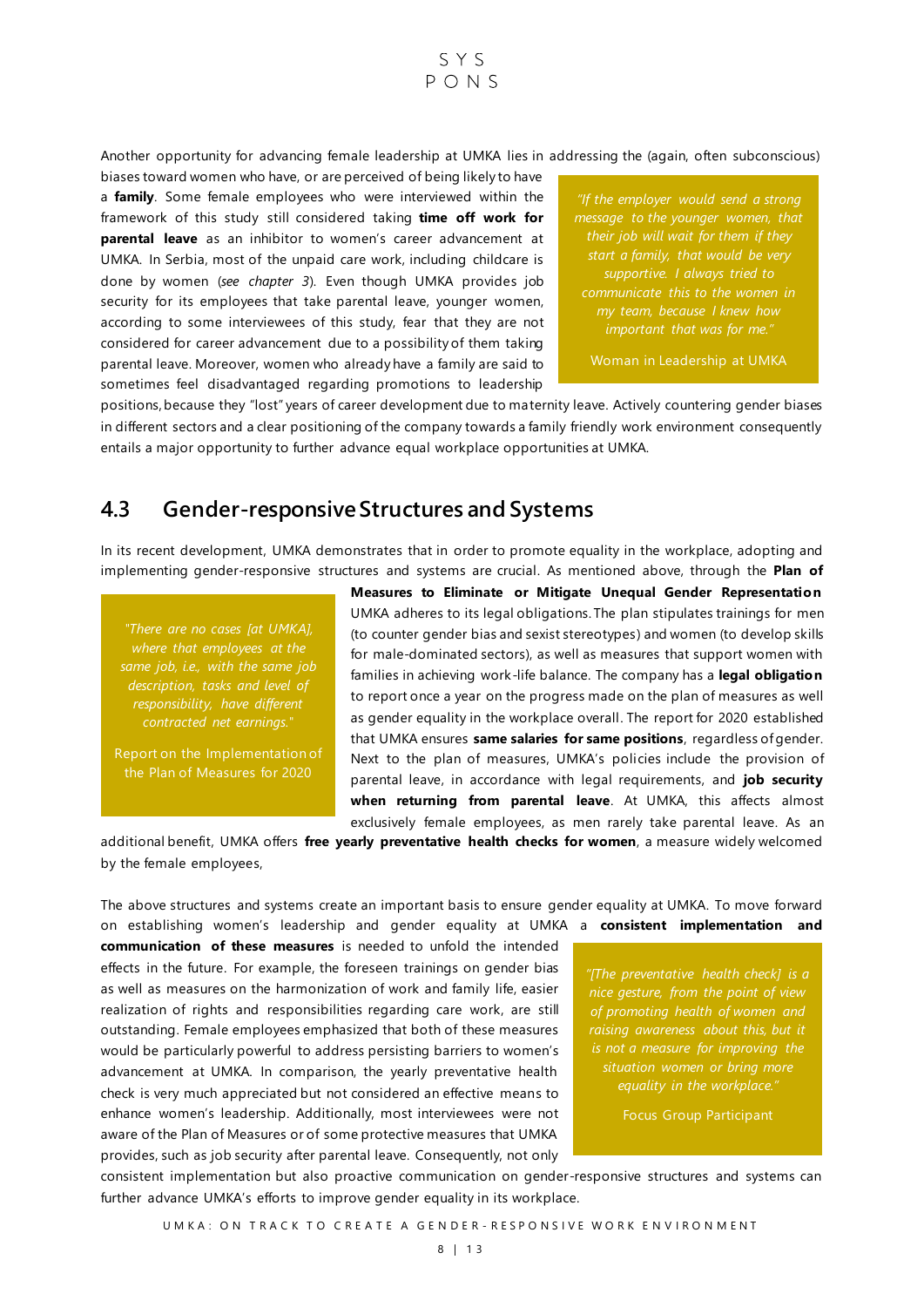$S Y S$  $P \cap N S$ 

### <span id="page-9-0"></span>**4.4 Leadership Buy-in**

*from the top down! Human Resources can suggest things but if there is no established support, and no policies of how we do the work possible. It would be like battling with the windmills."*

Female Employee in Leadership at UMKA

Across the company, female employees at UMKA identified a **strong commitment from the leadership** as a central opportunity to accelerate women's economic empowerment and leadership. Leadership figures, male and female, who champion the implementation of anti-discrimination and gender equality measures enable a stronger company-wide ownership. This may entail open communication, internally and externally, on existing measures on gender equality. Further, assigning resources and personnel (e.g. focal points/champions) to implement and promote measures on women's leadership could further enhance equality initiatives from the top. In the long term, female employees are convinced, the buy-in from the top is crucial to manifest gender equality as part of the company's core values.

Formalizing structures and systems for gender equality and fostering an empowering work culture should therefore go hand-in-hand with a strong leadership buy-in.

## <span id="page-9-1"></span>**4.5 Role and Support of Investors**

Overall, the developments at UMKA over the last few years underline the influence that investors can have on creating social and developmental impacts, including women's leadership and gender equality. UMKA's investors have previously played a crucial role in **inspiring and formalizing commitments** on, among others, their Corporate Social Responsibility Policy. The investors provided additional external incentives to formalize rights and values that were important to UMKA internally. In addition, the technical support in terms of the much-needed know-how was equally valuable and much appreciated by the company.

When it comes to gender equality and women's leadership, too, similar

*"Some of the policies that we have, for example the HR and CSR policies, have been developed at the initiative of our investors. Their encouragement helped us articulate our central values. Many suggestion. […] We see this as a good develop with their support."*

Female Employee at UMKA

support, by setting **minimum standards, providing technical assistance as well as role models** , can provide important guidance for UMKA, according to its employees. For example, introducing indicators on women's leadership and gender equality can help UMKA regularly monitor and report on gender equality progress. In addition, providing guidance and expertise in the formalisation of efforts for promoting women's leadership, supporting the development of concrete strategies, policies, action plans and monitoring mechanisms, as well as offering training for staff members and leaders have been identified as helpful within UMKA's context. Finally, investors can act as role models themselves or showcase good practices from other context to demonstrate the economic, social and developmental effects of women's leadership and gender equality.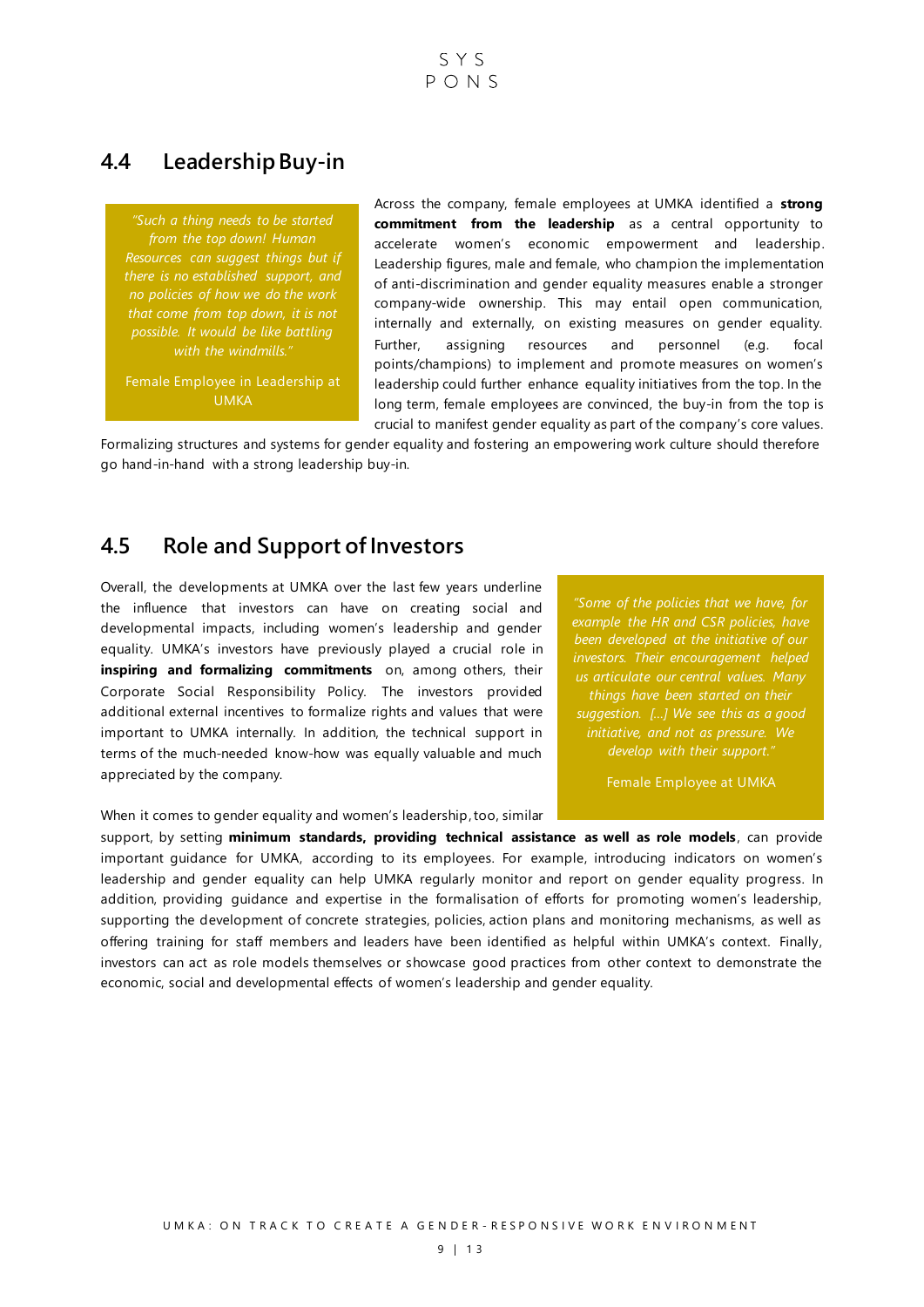#### SYS  $P \cap N S$

# <span id="page-10-0"></span>**5 Paving the Way for Women's Leadership in a Maledominated Industry**

Based on lessons learned from the UMKA case study, the following recommendations serve as guidance for facilitating women's leadership in the private sector, especially in male-dominated industries.

#### **Leadership Commitment-------------------------------------------------------------------------------------**

- ✓ **Collect information:** Collect data on gender equality and equal opportunity needs of men and women.
- ✓ **Commit:** Company leadership commits to gender equality and women's leadership (e.g., commitment to empowerment principles), including company action plan.
- ✓ **Develop:** Develop a participatory action plan on gender equality, including clear targets, monitoring and responsibilities**.**
- ✓ **Communicate:** Identify channels for effective communication of the company's commitment to the outside. Internally, communicate the commitment, its relevance, and the resulting action plan.
- ✓ **Invest:** Ensure that time and resources are available to implement measures and that employees can participate in them**.**



**Training & Development -----------------------------------------------------------------------------------**

- ✓ **Educate:** Provide gender bias training for hiring and promotion processes to the Human Resource department and team leaders. Promote and raise awareness on leadership styles that do not comply with male-dominated norms and standards**.**
- ✓ **Attract:** Develop a strategy to attract women to male-dominated sectors (e.g., sales). Ensure that working conditions are attractive (and get feedback on this from women).
- ✓ **Reach out:** Set up intern and training programs targeting women for male-dominated sectors (e.g., in cooperation with universities and training institutions).
- ✓ **Train**: Offer career development opportunities for women, including options for rotation and leadership.
- ✓ **Promote**: Develop a pipeline of female employees with leadership potential .



#### **Well-being, Safety & Work Environment -----------------------------------------------------------------**

- ✓ **Sensitize:** Raise awareness among staff and leaders for challenges of women at UMKA, structural barriers based on stereotypes and care responsibilities, provide room for self-reflection.
- ✓ **Back:** Institutionalize company commitment to safe work environments and equal opportunities (e.g., through antiharassment/discrimination policy) and create pathways to report and reflect on experiences, including professional support.
- ✓ **Showcase:** Identify gender champions among male and female leaders who openly commit. Campaign and showcase good practices of women's leadership and equality.
- ✓ **Increase family-friendliness:** Enable and encourage part-time options, parental leave. Provide and communicate job security when returning from parental leave. Provide support services (mentorship, child -care support) for returning parents.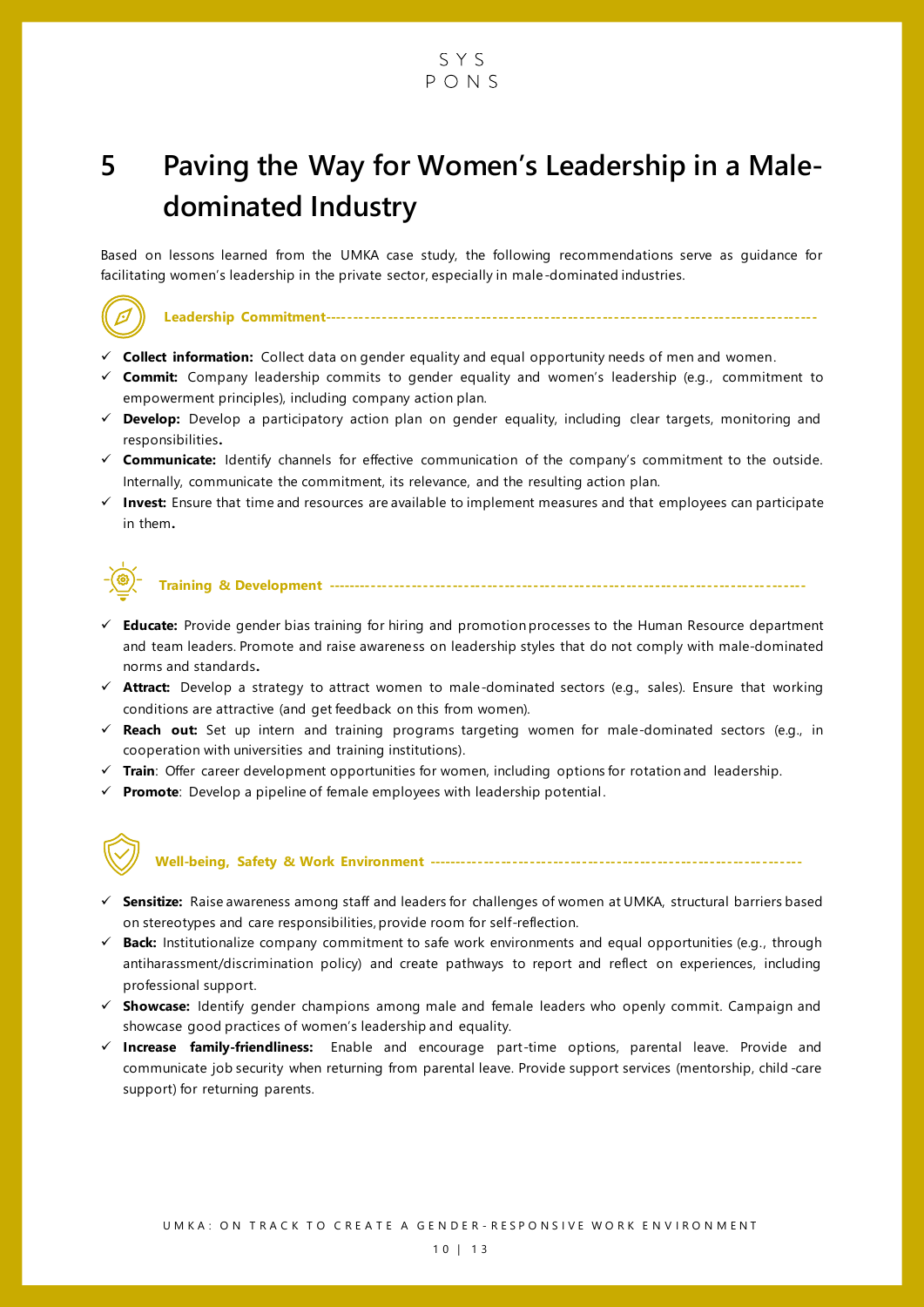# <span id="page-11-0"></span>**Bibliography**

DEG, (2020). *Women at Work - Win win win: Good for Business, Good for Women & their Families, Good for Local Development.* DEG Evaluation Results. Cologne: DEG[. https://www.deginvest.de/DEG-Documents](https://www.deginvest.de/DEG-Documents-in-English/About-us/What-is-our-impact/DEG_Gender-Lens-Investing-Paper_Final.pdf) -in-English/Ab o ut [us/What-is-our-impact/DEG\\_Gender-Lens-Investing-Paper\\_Final.pdf](https://www.deginvest.de/DEG-Documents-in-English/About-us/What-is-our-impact/DEG_Gender-Lens-Investing-Paper_Final.pdf)

European Commission, (2016). *Serbia 2016 Report*. [https://ec.europa.eu/neighbourho o d](https://ec.europa.eu/neighbourhood-enlargement/sites/near/files/pdf/key_documents/2016/20161109_report_serbia.pdf) [enlargement/sites/near/files/pdf/key\\_documents/2016/20161109\\_report\\_serbia.pdf](https://ec.europa.eu/neighbourhood-enlargement/sites/near/files/pdf/key_documents/2016/20161109_report_serbia.pdf)

European Institute for Gender Equality (EIGE), (2018). *Gender Equality Index for the Republic of Serbia in 2016*. <https://eige.europa.eu/serbia>

ILO, (2017). *Women in Business and Management: Gaining momentum in Latin America and the Caribbean. Bureau for Employers' Activities*. [https://www.ilo.org/wcmsp5/groups/public/---ed\\_dialogue/- -](https://www.ilo.org/wcmsp5/groups/public/---ed_dialogue/---act_emp/documents/publication/wcms_579085.pdf) act\_emp/documents/publication/wcms\_579085.pdf

Kappa Star Group Ltd, (2021). *UMKA Cardboard Mill*.<https://www.kappastar.com/umka-cardboard-mill/>

OECD, (2019). *Social Institutions & Gender Index*.<https://www.genderindex.org/ranking/>

OECD, (2020). *Policies and Practices to Promote Women in Leadership Roles in the Private Sector*. <https://www.oecd.org/corporate/OECD-G20-EMPOWER-Women-Leadership.pdf>

OeEB, (2020). *Gender Lens Investing – OeEB's Position Statement and Action Plan.* Vienna: OeEB. https://www.o eeb.at/dam/jcr:343e7eb0-8c0c-4615-b4dc-9562d7880854/OeEB\_GenderActionPlan.pd f

Ostry, J. D., Alvarez, J., Espinoza, R. A., Papageorgiou, C., (2018). *Economic Gains from Gender Inclusion: New Mechanisms, New Evidence.* International Monetary Fund. [https://www.imf.org/en/Publications/Staff-Discussio n-](https://www.imf.org/en/Publications/Staff-Discussion-Notes/‌Issues/2018/10/09/Economic-Gains-From-Gender-Inclusion-New-Mechanisms-New-Evidence-45543)Notes/Issues/2018/10/09/Economic-Gains [-From-Gender-Inclusion-New-Mechanisms-New-Evidence-45543](https://www.imf.org/en/Publications/Staff-Discussion-Notes/‌Issues/2018/10/09/Economic-Gains-From-Gender-Inclusion-New-Mechanisms-New-Evidence-45543) 

Pereznieto, P., Taylor, G., (2014). *A review of approaches and methods to measure economic empowerment of women and girls*. Gender & Development, 22(2), pp.233-251.<https://doi.org/10.1080/13552074.2014.920976>

Statistical Office of Republic of Serbia, (2021). *Labour Force Survey*. <https://publikacije.stat.gov.rs/G2021/PdfE/G20215671.pdf>

The Rockefeller Foundation. (2016). *Women in Leadership: Why it Matters*. <https://www.rockefellerfoundation.org/wp-content/uploads/Women-in-Leadership-Why-It-Matters.pdf>

UN, (2021). *Gender Equality and Women's Empowerment.* United Nations Sustainable Development Goals. [https://www.un.org/sustainabledevelopment/gender-eq uality/](https://www.un.org/sustainabledevelopment/gender-equality/)

UN Secretary-General's High-Level Panel (UNHLP), (2016*). Leave no one behind: Call to action for gender equality and women's economic empowerment. Report of the UN Secretary-General's high-level panel on women's economic empowerment*. [https://www2.unwomen.org/-/media/hlp%20wee/attachments/reports-toolkits/hlp-wee-rep o rt](https://www2.unwomen.org/-/media/hlp%20wee/attachments/reports-toolkits/hlp-wee-report-2016-09-call-to-action-en.pdf?la=en&vs=1028) - [2016-09-call-to-action-en.pdf?la=en&vs=1028](https://www2.unwomen.org/-/media/hlp%20wee/attachments/reports-toolkits/hlp-wee-report-2016-09-call-to-action-en.pdf?la=en&vs=1028)

UN Women, (2021). *Where we are*.<https://eca.unwomen.org/en/where-we-are/serbia>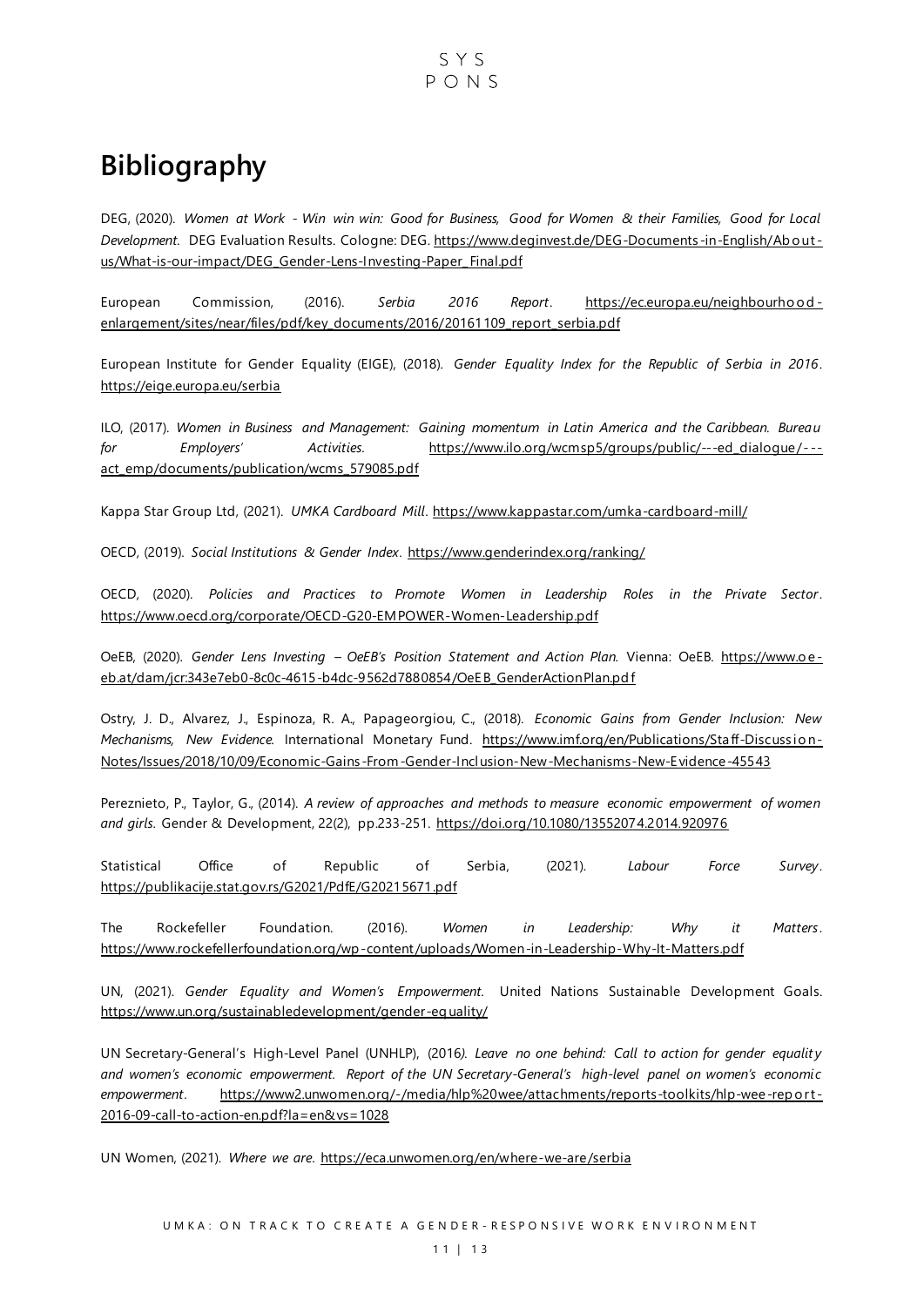#### SYS PONS

Women Deliver, (2018). *Policy Brief: Balancing the Power Equation*. Women's Leadership in Politics, Businesses, and Communities.<http://womendeliver.org/wp-content/uploads/2018/09/Women-Leadership-Policy-Brief-9.23.18.pdf>

World Bank, (2021). *Women, Business and the Law*.<https://wbl.worldbank.org/en/wbl>

World Economic Forum, (2020). *Global Gender Gap Report 2020*. Geneva: World Economic Forum. [http://www3.weforum.org/docs/WEF\\_GGGR\\_2020.pdf](http://www3.weforum.org/docs/WEF_GGGR_2020.pdf)

World Economic Forum, (2021). *Global Gender Gap Report 2021*. Geneva: World Economic Forum. [http://www3.weforum.org/docs/WEF\\_GGGR\\_2021.pdf](http://www3.weforum.org/docs/WEF_GGGR_2021.pdf)